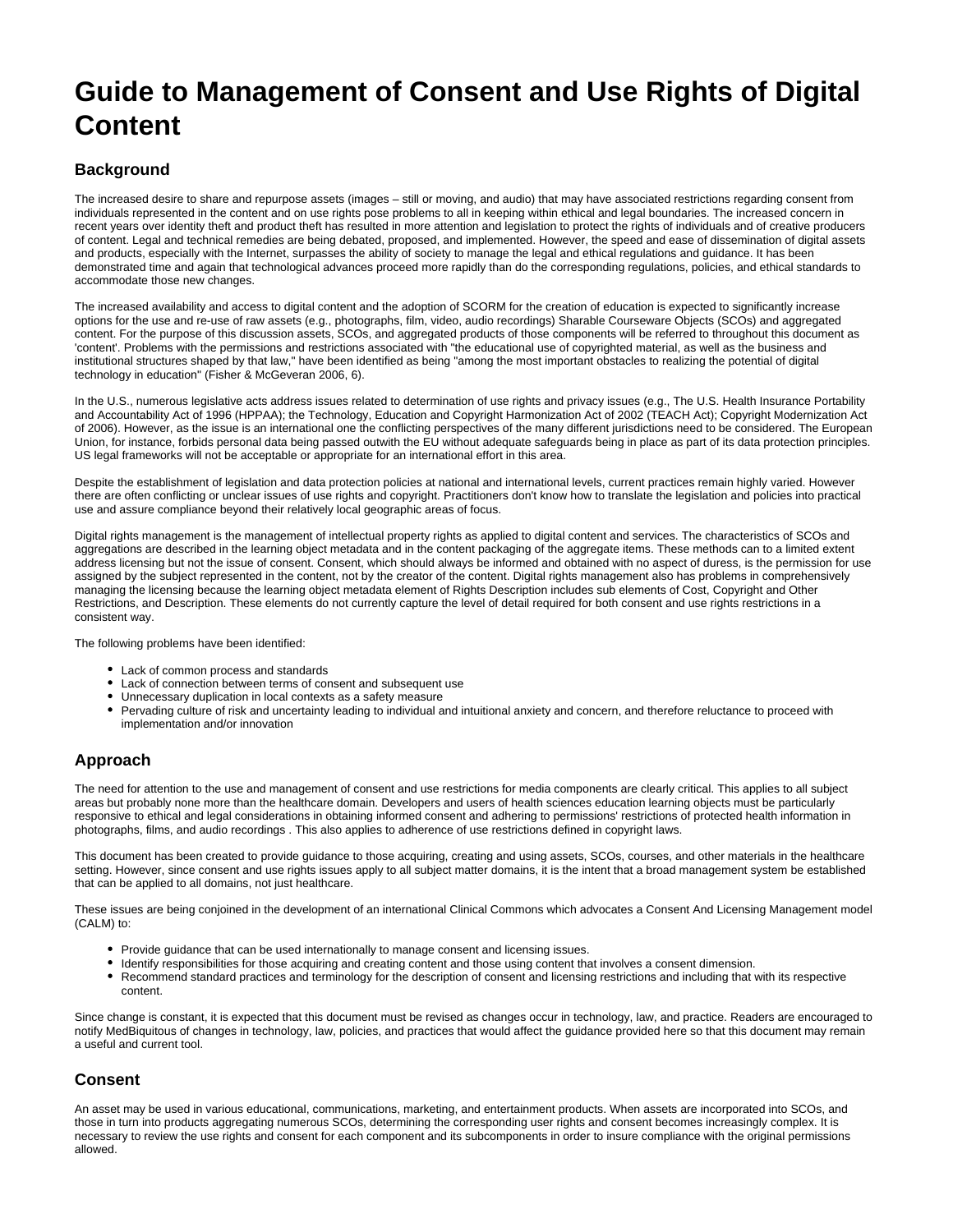Permission can be granted in regard to several factors, each of which should be addressed in the asset description. These factors include:

- Purpose of the products in which the asset is used
- Audience to which the asset may be made available
- Duration during which the asset can be used
- Delivery method (media) of the products in which the asset is used
- Jurisdiction geographic area covered by the permission
- Plus Creative Commons issues of attribution, derivatives, commercial use etc.

A signed consent form must be maintained by the organization acquiring or creating the original asset so that it may be provided to verify the permissions received. It is recommended that the signed consent form be maintained for (insert length of time here).

Personally identifiable data (e.g., name, Social Security Number) must be removed from assets intended to be used in any products other than patient records or other restricted and authorized uses.

It is advisable when creating SCOs and aggregated products that the consent and use requirements are defined at the most restrictive level based on the most stringent requirements of its subcomponents. If the consent and use restrictions are defined for each subcomponent, it will be easy to identify subcomponents that may be too restrictive for the purposes of the product in development, and those components may be replaced with those that will be in conformance with the restrictions pertinent to the intended use of the final product.

## **Use Restrictions**

Intellectual property rights (IPR) in digital content are usually related to copyright or trademark law. IPR is not necessarily owned by the creator, but may be assigned to a different person or organization either voluntarily or by contract. The laws that apply to assignment of IPR vary according to geographic location.

(Insert overview points of copyright, TEACH Act, etc. just to present the range and granularity of what factors are considered in describing and using content.)

The Creative Commons (CC) (<http://creativecommons.org/>) is a widely adopted and simple model which allows authors to determine and communicate the terms of use for digital works. The license options articulate the concepts of attribution, non-commercial, derivative works, and share-alike. The CC licenses are also multilingual and address different copyright legislation in different jurisdictions. However although they have been applied to resources based on clinically obtained assets, once these licenses are assigned they are irrevocable, global, and lack any concept of patient consent. The CC site explains "One can stop offering a work under a Creative Commons license at any time; but this will not affect the rights with any copies of the work already in circulation under a Creative Commons license".

It should be noted that Creative Commons is attracting a lot of criticism for its particularly US take on rights and ownership.

The ability to withdraw permission is a key feature in many institutional policies regarding patient consent as is evidenced in forms reviewed by the LOWG (UCLA/HEAL consent for and Authorization for Release of Photographs, Films, Medical Images, and other Multimedia for Educational Purposes).

### **Technical Compliance**

(insert in this section various methods to technically adjust content to make it permissible to use it based on consent and use restrictions)

Sometimes the image may be modified to prevent identification to a specific individual in order to be compliant with privacy requirements while still accomplishing the purposes of the image. Blurring faces, tattoos, scars, and other uniquely distinguishing characteristics and cropping images are options for eliminating the ability to associate an image to a specific person. Sound recording present a more difficult problem because often in the medical setting the sound recording' purpose is in the characteristics of the sound, not in the words spoken.

(insert guidance on when and how it would be possible to revise audio).

#### Management Recommendations

(Insert introduction to this section and include the cautions and limitations to the recommendations)

Ellaway, et al, recommended Consent and Licensing Model Two-step process:

- 1. Consent evaluated, acquired and logged along with recording
- 2. Consent encoded in license along with copyrights and license+recording passed for use License stays with recording and outlines conditions under which it can be used (compliance dependent) License can be matched with original patient and consent = audit/provenance trail

Recommendations for defining consent and use rights for new assets Consent

(Insert in this section tasks and responsibilities for those acquiring or creating content.)

- 1. Obtain consent for the broadest possible range within each factor (purpose, audience, duration, delivery method, jurisdiction)
- 2. Include the descriptions for each factor with your asset, SCO, and aggregate product

Recommendations for applying consent and use rights to assets, SCOs, and courses

(Insert in this section the responsibilities for those using content)

#### **Notes to MedBiquitous Committee members**